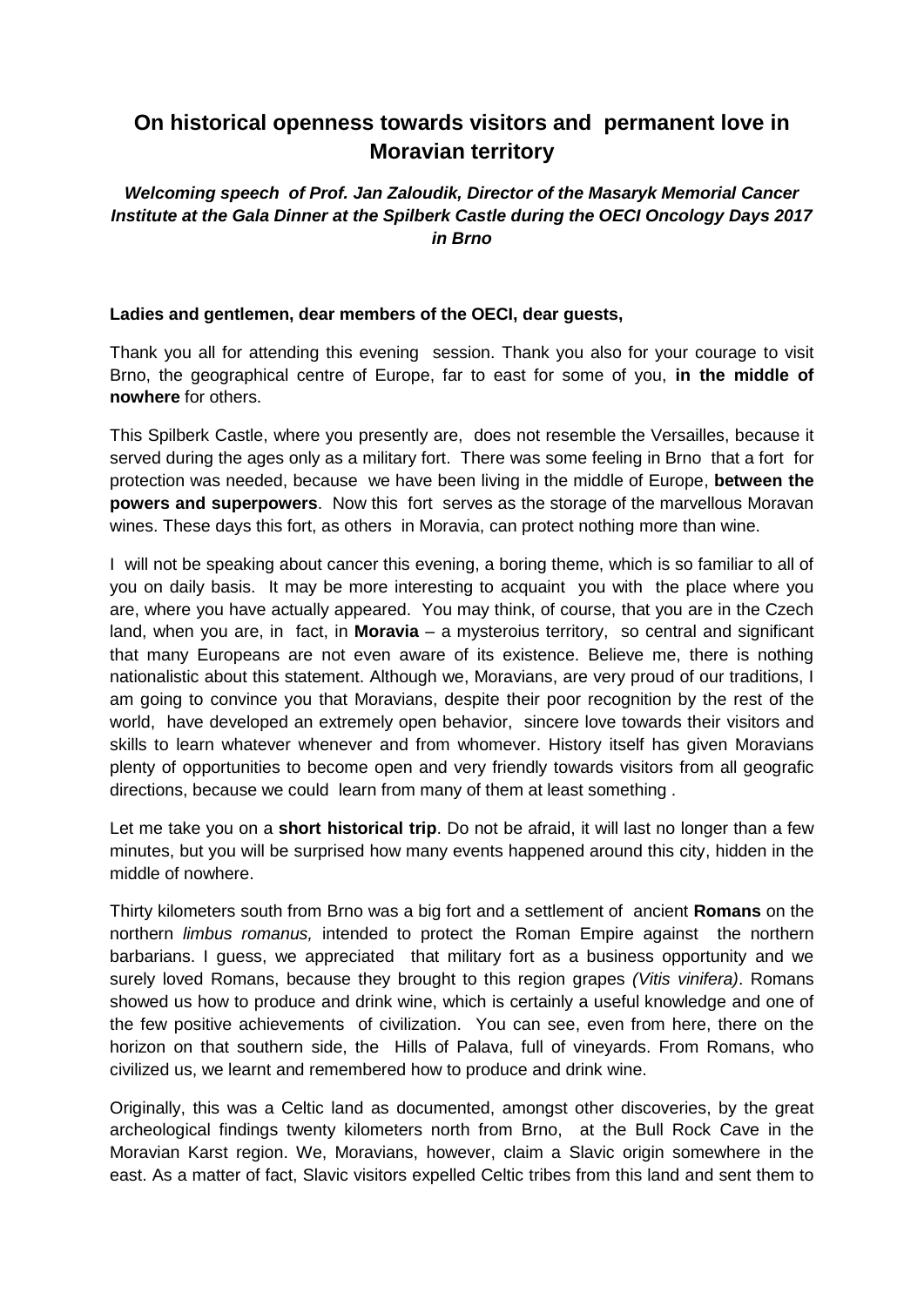the west. It would be wiser to leave them here and move to the west themselves, closer to the sea and to the Brussel offices. Now we love the sweet dreaming of **Celts**, Celtic music and our Celtic roots, which we, in fact, as eastern Slavic visitors, once destroyed. Nevertheless, from Celts we learnt dreaming.

Seventy kilometers east from Brno was once the center of the Great Moravian Empire, which was extended from Moravia to Slovakia, Hungary and Austria and even up to the heavens. In those glorious times we were visited by two **Byzantine** priests, Konstantin nad Methodus, who brought us hope and the message of Christianity. We, of course, loved them and learnt how to behave properly and not kill each other, at least not on a regular basis. Being thus educated from southeast, we later brought the good news of Christianity to west to our beloved and barbarian Czechs, and helped them to civilize as we gladly do till now, particullarly with taxes, government, statistics as well as oncology.

Later, the **Mongols** invaded Europe. After some hard times we, Moravians, bravely stopped them eigthty kilometers northeast from Brno, near the city of Olomouc. Moravian troops, lead by knight Jaromir, pushed them away and they never returned. (Hopefully, they will one day, but only with some investments). We are certainly proud of this victory and of being the saviours for the whole of Europe, althougt some historians object and claim that this turnover was caused by a general order from their leaders to return back to their Asian homeland due to instability and fighting for power among the Mongolian rulers. We might not loved the Mongols in those times as much as it is natural to us, but we enjoyed the beauty of winning and learnt how to present success and victory in fairy tales and stories, recently shown in the media.

After several centuries Moravians sent, for the first and the last time in their history, military troops outside of their territory. Even as far as two hundred kilometers from Brno northwest to Prague in order to help our beloved Czech neibourghs to defend Prague against a huge catholic **Habsburg** army. Moravians were fighting bravely until the last man died at the battlefield on the slope of the White Mountain, near Prague. In the meantime, the Czechs had been negotiating with Habsburgs about peace and the Czech subsidiarity. Loved or hated, Moravian soldiers were all killed and the Thirty Year War started to flame accross Europe. We, Moravians, however, took it as a positive experience and learnt that one should be wisely reserved before going to fight for some foreign interests or ideologies.

Later during the Thirty Year War the **Swedish** visitors came to Moravia with a powerful army. They surrounded and attacked the walls of this castle in Brno, such a pleasant place for dinning this evening. Surprisingly, they were not successful and left soon thereafter somewhere to the north. Be sure that we loved them too, because they gave us a rare opportunity to celebrate victory in that terribly complicated war, won by sitting at home. Unfortunately, some historicians object again, claiming that victory was caused rather by a severe illness of the Sweedish general Thorstensson and by the low strategical significance of Brno, when villages around Brno were eaten out. Nevertheless, we learnt that we can defend ourselves more easily if we are not included in some great strategy, and we certainly continue to love Swedish people as well as the IKEA stores, which are also visible from this historical site.

Emperor **Napoleon** also came to Moravia to free all nations, including us, and to win the battlle of Slavkov (Austerlitz), fifteen kilometers east from Brno, which can also be easily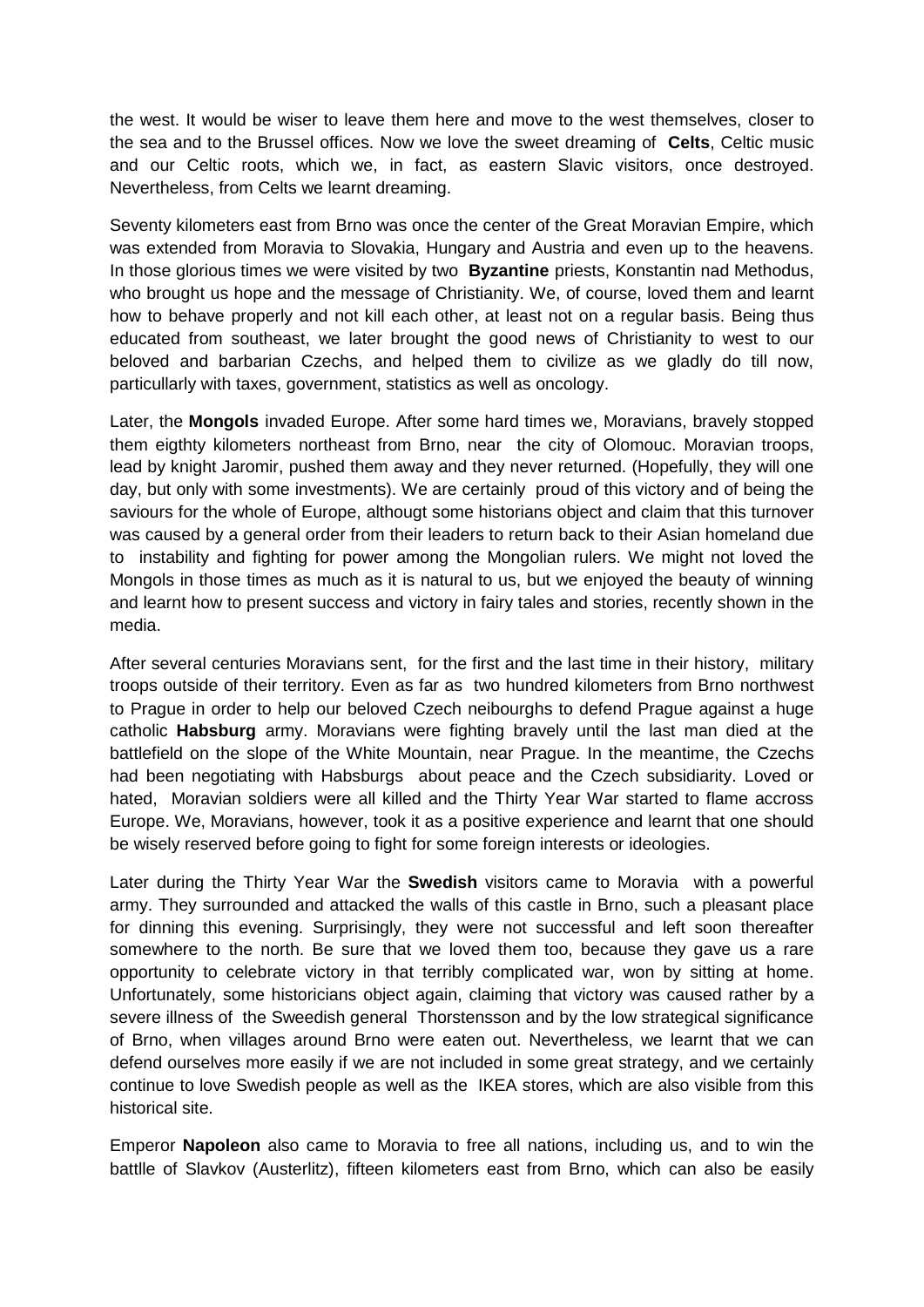seen from here. As we all know from school, he gloriously won over the Austrian and the Austrian coallition armies, because coallitions are usually weaker. In the opinion of the Moravians, however, he did not win enough, because Moravia remained under the Habsburg rule another hundred years. We loved French soldiers mentally, and physically probably too, beause till now we can find some French names and phenotypes across the Moravian countryside. We also loved French visitors because they renewed our technology of wine production, which we learnt, as I already mentioned, from our previous visitors, the ancient Romans, two thousand years ago, and which became somehow outdated. Love and learning goes together, especially when it comes to wine.

To conclude my speech faster, I will only briefly mention that during the 20th century we also had **German** visitors and **Russian** guests for several, even many, years. We were trying and were trained to love them. As a positive result of that period, we had an oportunity to learn both these languages, even to deal in German in our offices, and later, to mandatorily learn Russian, starting at the elementary school level. Unfortunately, German and Russian languages are now less popular amongst Moravians and Czechs because of the global use of English, which may also change.

As the world opens more nad more, we were, very recently, in May this year, delighted to welcome at our Institute a delegation from the Kingdom of **Oman**, lead by Her Highness Princess Mona. Although we are not a direct neibourghs, we learned that we are able to share interesting ideas about organisation of health care and health care education. Frankly, we were uncertain and shy a bit, because we might appear too exotic to that very appreciative delegation, which identified us on the map of the world during their trip of Europe.

Now, after such a brief historical excursion, you may admit that instead of being in the middle of nowhere you are, actually, **in the middle of somewhere.** You maybe understand better the non-nationalistic, ever loving and permanently open nature of Moravians, tiny seeds on the global playground, who are reliable partners. This includes the staff of the Masaryk Memorial Cancer Institute on the Yellow Hill, just a few hundred meters from here by air.

Finally, after all the mentioned visitors, we have you, the most welcome partipants of the OECI Oncology Days 2017, here. I would not, however, call you visitors. As far as I am concern you are at home as a vital part of one family. You are not going to stay long, two,three, four days or so. You may say it is long enough for Brno and you may be right. (I am also going to travel tomorrow for my vaccation to my beloved Corsica and the more attractive Mediterranian.) Be sure, however, that you are always most cordially welcome at the MMCI in Brno, either in person or as e-communicators (nowadays everybody prefers e-mailing and virtual reality, except the wine drinkers).

MMCI, as a proud founding member of the OECI since 1979, has gladly adopted the vision of the OECI family and remains ready to love you, to serve, and, of course, to learn more in order to further improve cancer care and oncology science in Europe, Czech Republic, and especially in Moravia

Thank you.

*A message to take home : Gregor Mendel, the founder of genetics from the Augustinian Abbey in Brno, luckily did his experiments on pea plants. Had he tried to do them on the*